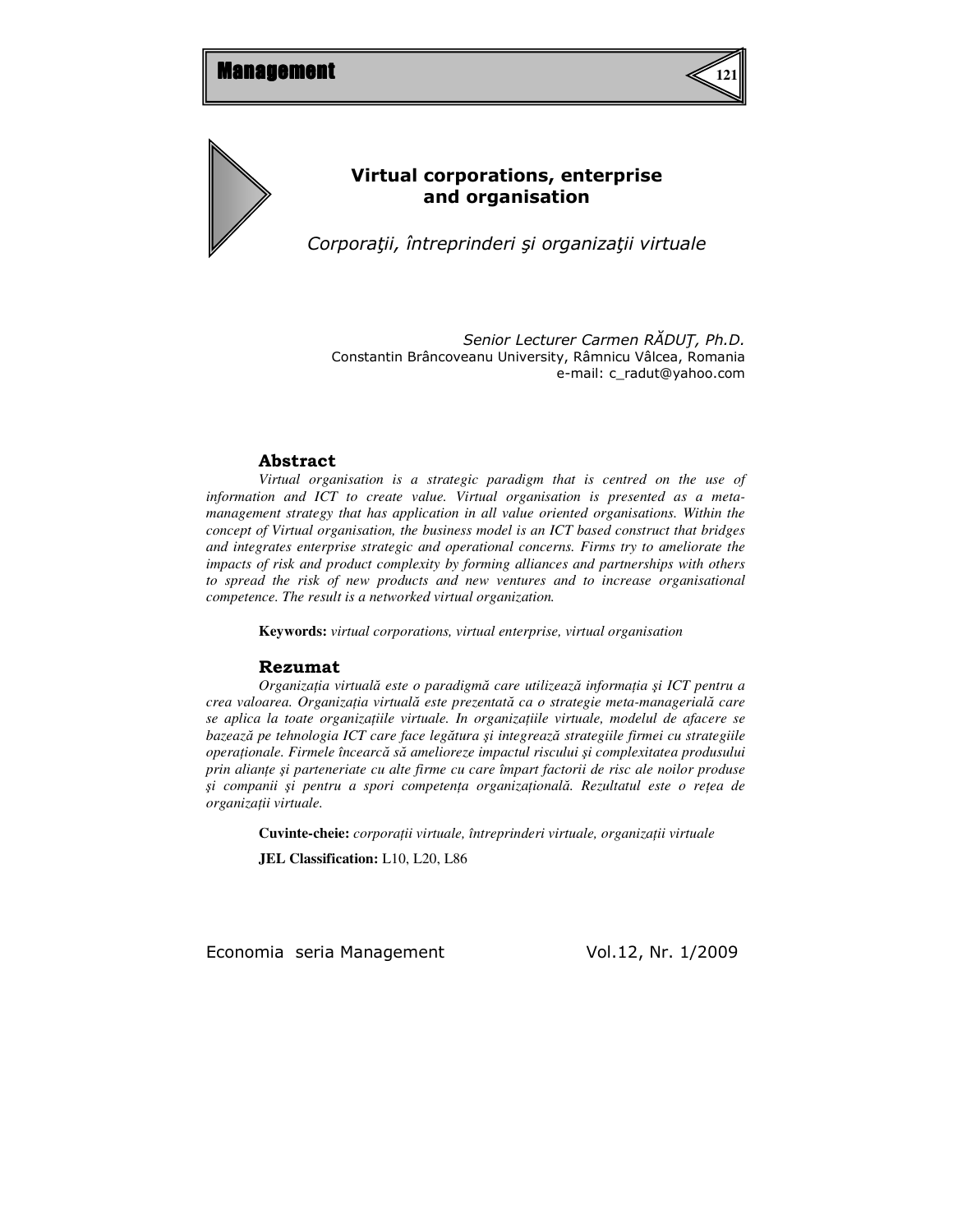

## Introduction

n the academic and practitioner literature there is some vagueness and ambiguity about virtual corporations, virtual enterprises and virtual organisations and virtual organisation. An organisation can be defined as a group of people coming together in a structured way for a common purpose (Intona 2001). Virtual organisations do not exist in a common space and can exist across a wide spectrum of commercial and non commercial networks types and locations. I



**Figure 1. Virtual Groupings**

Shown the Figure 1, occur:

• virtual communities sharing a common interest such as an environment lobby group or citizen's product group or;

• virtual teams of intra-enterprise groups of individual employees located in different locations but sharing a common goal such as a new car design; or

• virtual enterprises comprised of inter enterprise organisations working collaboratively.

The terms virtual organisation, virtual enterprise and virtual corporation are often used synonymously. Virtual organisation can mean any electronically meditated organised group, commercial or otherwise, whereas virtual enterprise and virtual corporation are taken to mean a commercial venture. In this thesis we have opted for virtual enterprise (VE) to describe all commercial ventures, as opposed to virtual corporation which implies a particular corporate form. Defining the Virtual Enterprise has proved to be a challenging task and after a decade or so the Virtual Enterprise remains an ambiguous entity. The following sample of definitions illustrates the point:

 $\triangleright$  a virtual corporation (VC) is based on the production of a virtual product that is produced instantly and customised to reflect customer demand…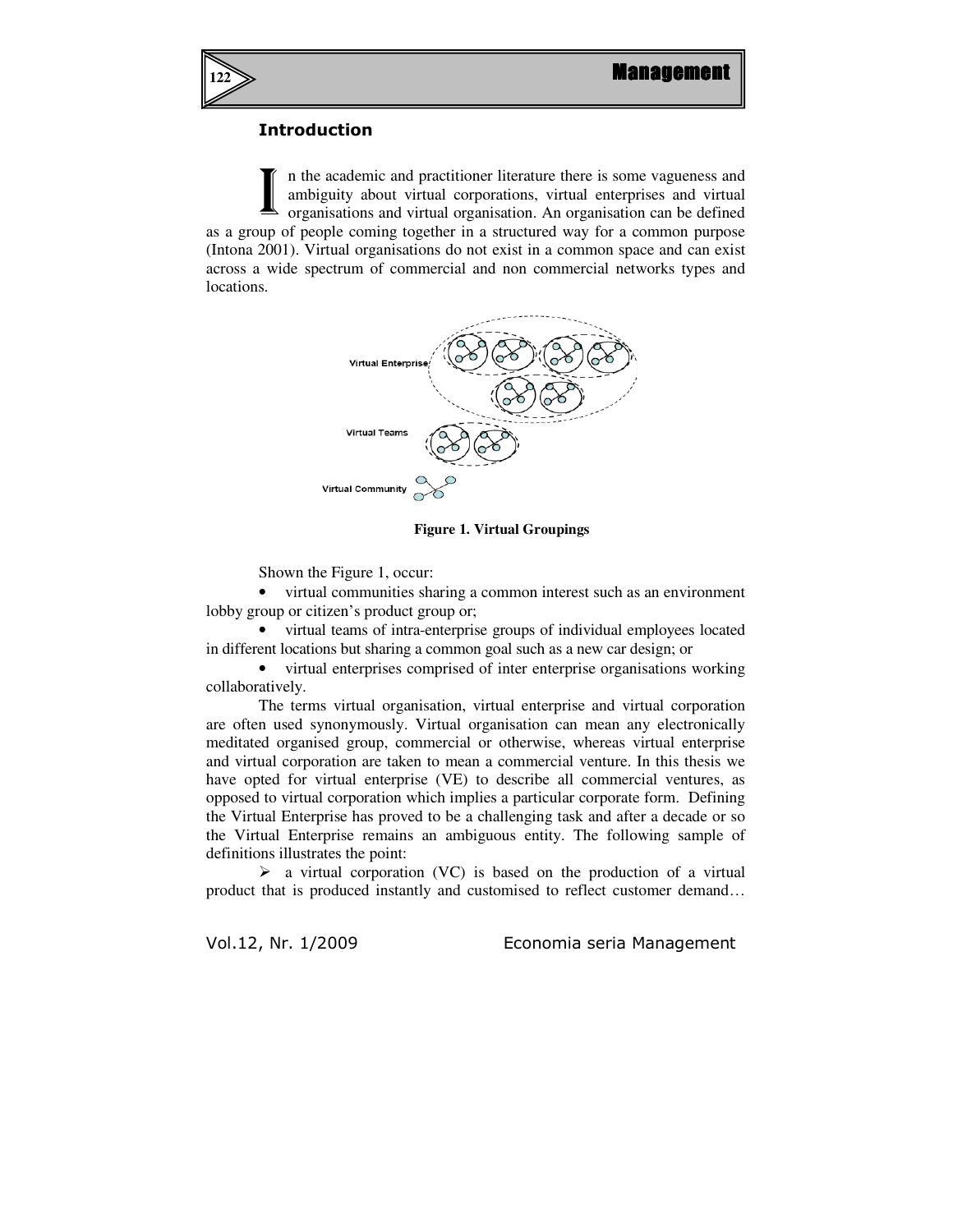

(refers) to any new very broad interorganisational form linking customers, manufacturers and suppliers in an enduring relationship of trust. (Davidow, 1992).

 $\triangleright$  a temporary network of independent companies linked by the free flow of information. There is no hierarchy, no central office and no vertical integration: just the skills and resources needed to do the job…The companies quickly unite to exploit a specific opportunity and disperse afterwards… the key is the use of ICT which will be used to forge the alliances… and harness the intellectual power of the employees (Byrne, 1993).

 $\triangleright$  a temporary network that exists through telematic networks that aims to share skills, resources, costs and benefits to achieve one or more projects answering to market opportunities for products and services (Pallot, 1998).

 $\triangleright$  an opportunistic alliance of core competencies distributed among a number of distinct operation entities within a single large company or among a group of independent companies (Goldman, 1995).

There are several reasons for the diversity of viewpoints but researchers frequently point to the imprecision of the meaning of 'virtual'. What does virtual mean? There are at least broad concepts. The conventional meaning is something that is lacking in substance or without equivalent reality. This could mean a conglomeration of firms that gives the appearance of a unified single enterprise. 'Virtual' has gained wide currency where it refers to existence in a purely digital environment, for example in virtual reality games, or where a firm exists only on the internet and has no physical presence. Another common contemporary meaning is that virtual simply implies any presence on the internet, so a conventional firm with a website is considered virtual. Another reason for the confusion is that the speed of technological change is driving organisational change so quickly that attempting to define an organisation that is reliant on ICT becomes increasingly difficult, especially if the organisation is, by its own definition, constantly changing. Under these circumstances long term studies are unlikely to be available and researchers often note that there either there are remarkably few firms that come close to complying with all of the definitional criteria or that the criteria are so broad as to include almost all firms.

#### Benefits of the virtual enterprise

The Virtual Enterprise is purported to possess a number of significant advantages over its conventionally organised competitors principally reduced costs, increased flexibility, improved asset utilisation and scalability.

- *Reduced Costs.* The VE is built on inter-organisational ICT networks that improve operational effectiveness by speeding and simplifying the exchange of information across the entire value chain in real time and at minimal cost. Although ICT is often considered to be the catalyst for the VE's development, the real driver is the conviction that internet technologies reduce the cost of operations and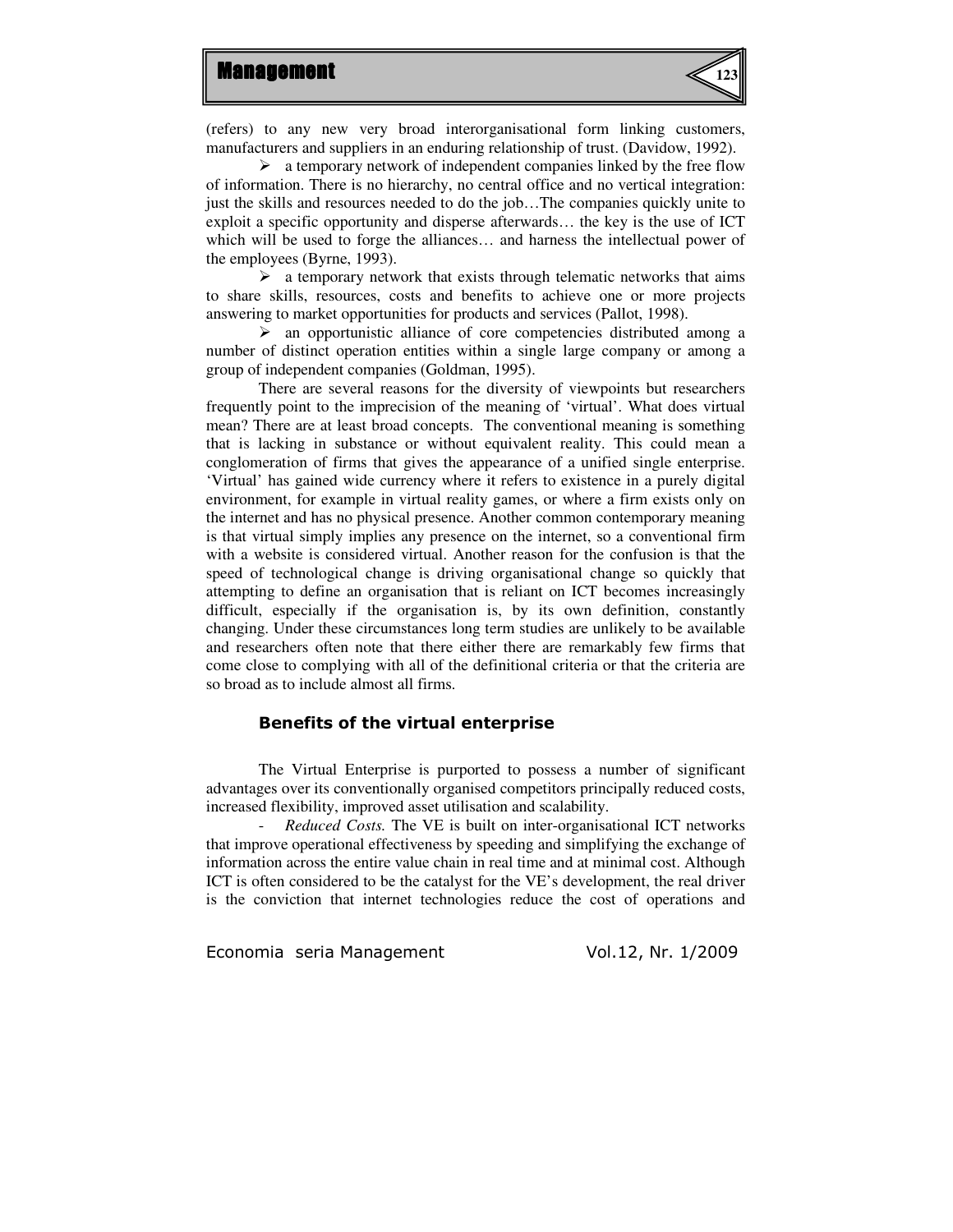

facilitate a closer relationship with suppliers and customers. Success is attributed to reduced transaction and switching costs, which enhance agility and flexibility and more than offset the benefits of scale available to larger integrated firms (Miers, 1999).

Increased Flexibility. Lower transaction costs facilitate relationships with potentially more responsive and expert partners with leading edge competencies, thus allowing firms to concentrate on developing their own competencies while accessing the strengths of others (Hagel 1999). The VE's ability to identify market opportunities, assemble the required set of competencies to match the market requirement and then, just as quickly reconfigure its resources to meet a new opportunity sets it apart from its more formally organised and less flexible competitors (Ratcheva 1998).

- *Improved Asset Utilisation and Scalability*. The combination of specialisation and outsourcing not only makes the VE more flexible, it also allows the enterprise the enterprise to avoid having to undertake additional capital commitments, such as new plant and infrastructure, that are not directly associated with its core business. The VE is scalable in both directions because it is not limited by physical boundaries or scarce resources that constrain expansion in times of prosperity and hinder contraction in times of hardship (Walton, 1996; Harbison, 2000; Leliaert, 2001).

With the possible exception of scalability all of the benefits noted above can also be attributed to e-business. However, the critical success factors the Virtual Enterprise are that it can acquire the 'best of breed' capabilities of outside specialists to create value in the form of customised products or services and rapidly scale up or down or change direction to meet market requirements.

The Virtual Enterprise is a theoretical organisational concept arising out of changed market conditions and advanced ICT capabilities. Virtual Enterprise`s are characterised by networks of collaborating partnerships and intensive ICT linkages. Models of the Virtual Enterprise range from the dynamic to the stable. The dynamic Virtual Enterprise model consists of temporary, extremely fluid alliances of independent specialists coming together, often through the agency of a broker, to exploit fast moving market opportunities. The stable version is similar, except that it is lead by a lead firm that orchestrates the activities of its long term partner relationships. Structurally both forms are similar.

Although very few enterprises can be considered as entirely virtual, the concept is gaining support and a number of variant structures and forms have been identified. Many high profile firms such as Dell, Nike, Apple, Cisco, Zara and others, already exhibit some of the characteristics of the Virtual Enterprise, namely: Collaborative networks, Geographic and temporal independence, Limited duration, Trust, Focus on core competence, and a Strong reliance on intensive ICT networks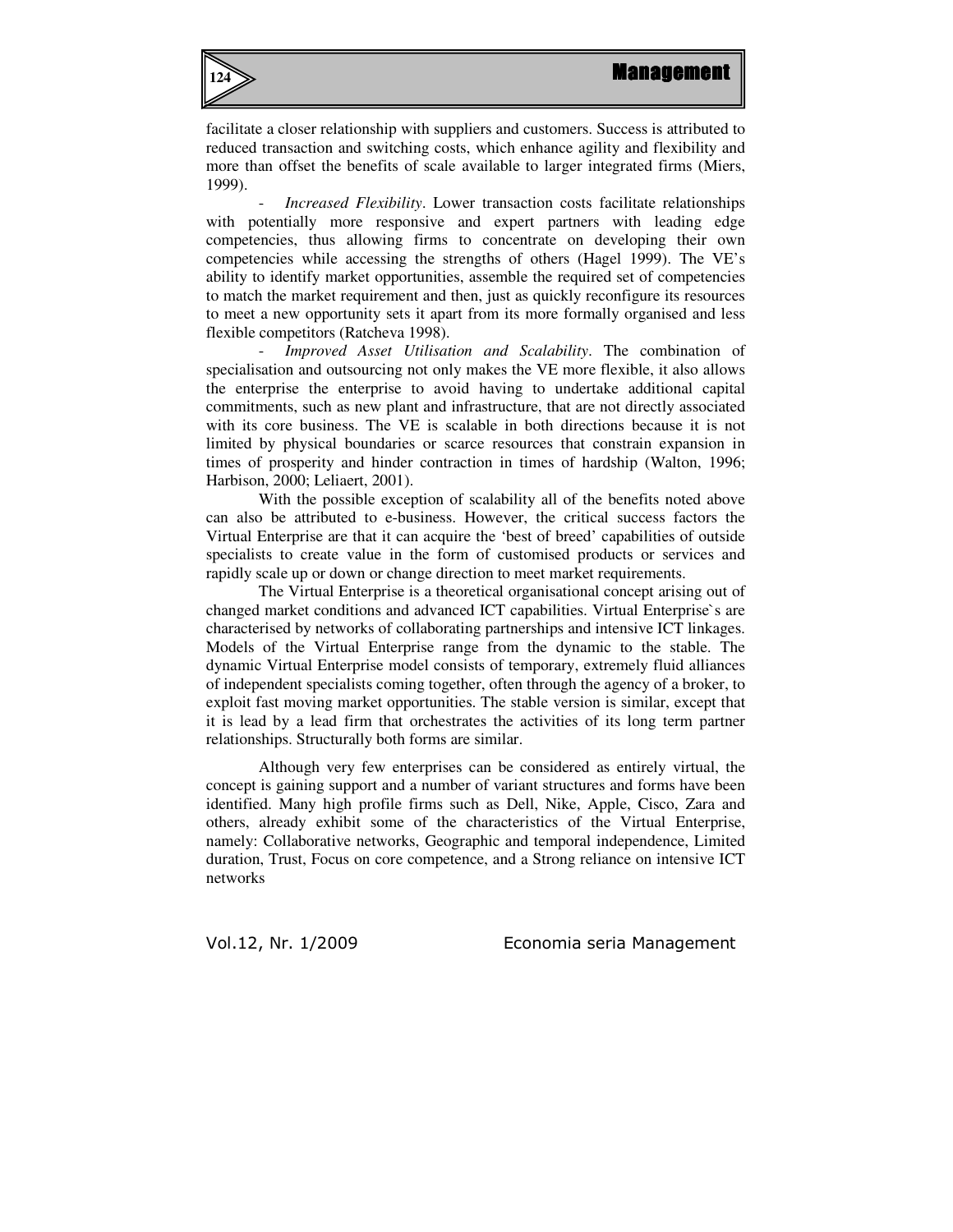

Of these, trust and limited duration are the most idealistic and remain the subject of continued academic debate. A modified form of stable Virtual Enterprise is acknowledged as the most likely organisational structure to succeed conventional hierarchies.

### Virtual Organisation

The origins of the Virtual Enterprise can be traced to ICT developments and the internet (Davidow, 1992). Most references imply that adoption of a networked structure will result in increased flexibility, wider marketing reach, reduced cost and improved leverage of scarce resources (Clark, 1998). In the previous chapter, we described the Virtual Enterprise as an information-based network of interdependent enterprises that emerges either as a result of organisational evolution or deliberate planning. However, the notion of the Virtual Enterprise as a deliberate management response to market conditions is, to date, reported in only a few publications and there have been even fewer attempts to combine both the evolutionary and deliberate approaches (Katzy, 1999; Franke, 2001; Saabeel, 2002). Both perspectives emphasise structure. In contrast, Mowshowitz and Venkatraman and Henderson explicitly rejected the concept of the Virtual Enterprise as a particular structural form and adopted strategically based perspectives they called; 'virtual organisation' (Mowshowitz, 1997) and 'virtual organizing' (Venkatraman, 1998).

Virtual organisation involves four management activities: formulation of abstract requirements, identification of concrete satisfiers, dynamic assignment of satisfier to requirements, and analysis of the criteria for satisfier selection (Mowshowitz, 1997).

Mowshowitz's concept of virtual organisation is as an ICT enabled decision making strategy that is completely responsive to market conditions. In operational terms this means that any organisation with clearly identified tasks or goals and the means of satisfying them can, through ICT, acquire the best solution for the time. ICT also enables it to quickly change to another solution when the need arises, even if the solution is a potential partner external to the enterprise. Virtual organisation promises similar benefits to the Virtual Enterprise, namely greater flexibility and responsiveness, improved quality, lower costs and better resource utilisation because of its explicit goal formulation and systematic switching. Although low switching costs can drive costs down, excessive switching can drive costs up because the savings will be more than offset by the cost of 'resetting the system' too frequently. Task performance and location is based on who is best equipped to perform the task either within or outside the enterprise.

Virtual organization addresses the enterprise's external environment of competitors, customers and suppliers against the backdrop of its own resources. The strategy of virtual organization is founded on an intensive application of ICT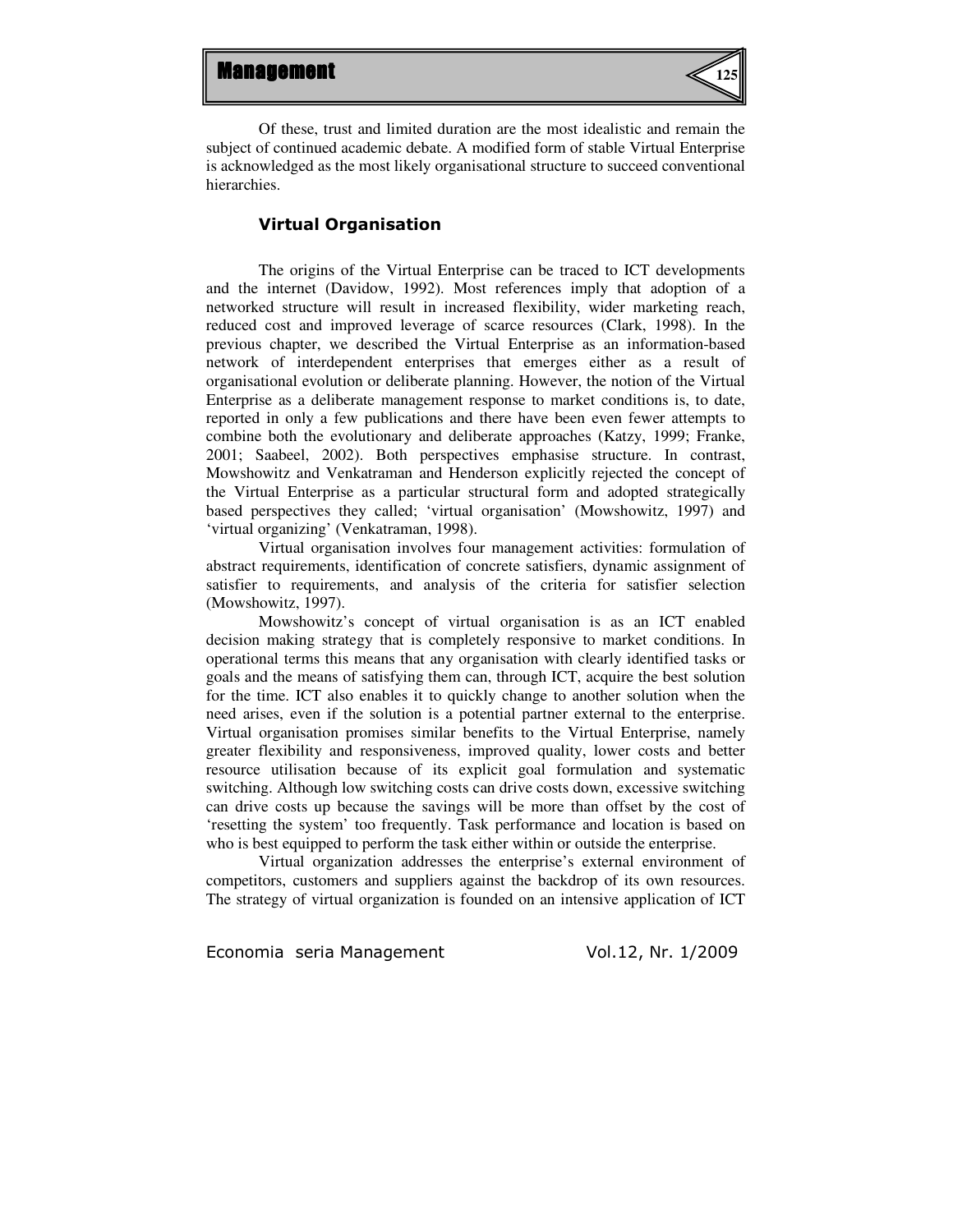

and an information based perspective of the enterprise and its relationships. It sees value creation as the locus of enterprise activity. By nature, virtual organization is integrative in its approach and cross functional in its application. As such it does not fit well with the single focused strategic explanations of value creation. Nevertheless, its information based explanation of value and its use of ICT legitimately sets it apart from the other strategic perspectives on competitive advantage. We propose that it should be regarded as a new explanation of value creation in the modern enterprise, see Figure 2.



**Figure 2. Virtual Organisation** 

Virtually organized enterprises rely on ICT and information for their operation. Their success depends on their ability to visualize the logic of their business and leverage information to create an appropriate organizational arrangement to support it (Venkatraman, 1995). Successful virtual organization strategies will incorporate ICT with existing sources of value and create value in contexts that were previously unavailable or uneconomical (Feeney, 2001; Porter, 2001).

The concept of virtual organization can be characterized as a business consortium of partners (product designers, manufacturers, component suppliers, service providers, distributors, vendors, etc.) loosely coupled for cooperation under essential support of ICT tools, without any restrictions due to geographical or administrative obstacles.

It is a group of mutually independent enterprises that share and interchange their own services and products, but seems externally like one company. This cooperation is like a sort of industrial partnership or joint venture where all members contribute their core-competencies. Such a dynamic multi-enterprise partnership is to be established and managed in conformity with the principles of virtual organization. For the purpose of process analysis and systems requirements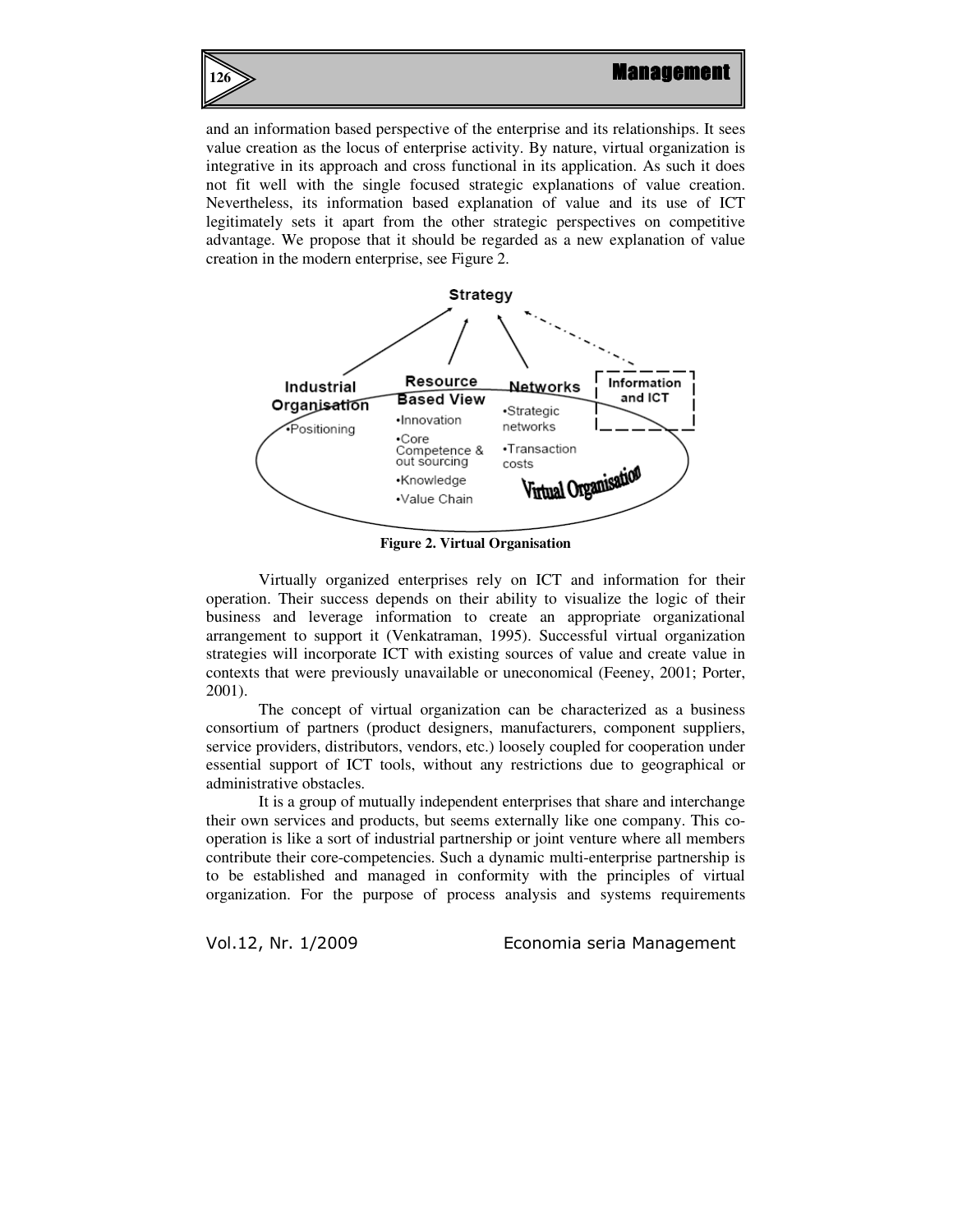

gathering some fundamental principles can be derived with using numerous definitions as follows:

- *Value-creating chain decentralization.* Complementary resources in a number of companies are left in place and integrated to support a particular product effort. This arrangement permits each participant to concentrate on what each does best and to limit its risks and investments to its core competencies (Klein, 1994).

- *Dynamic processes recombination.* Distributed business processes may be owned by one or more organizations acting in partnership. For a specific project, resources are assembled to perform a business process on behalf of project owner(s).

- *Underlying ICT support.* The dynamic grouping of companies, individuals and organizations is possible by computer, software and web technology as facilitating mechanisms. This allows distorting traditional relationships of management and work to time and space (Coates, 1994).

- *Customer-oriented planning.* In order to have a rapid response to the market, companies have to reorganize them around response to customer demand, forging tight relational bonds with core suppliers and long term customers.

- *No superior management.* Equality of the partners leads to a structure without hierarchy. The positive respective effects would be enhancing the efficiency and the responsiveness of the participant, and decreasing the overhead.

- *Real-time activity coordination.* Enterprises or individuals can enter and leave the cooperation at any time. Each enterprise has the feeling of a continuous access to the organization and its products.

- *Two-level integration*. The logical separation of need from need fulfillment is the foundation of virtual organization (Mowshowitz, 1999). He emphasizes that there, on a managerial level, is a clear distinction between the abstract requirements and the concrete implementation to reach goals. This he also calls "switching principle".

In view of organisation structure there are two levels of integration to be analysed separately.

1. Virtual enterprise (VE) *–* The first level is a long-term cluster of partners that ideally are grouped in stable cooperation. The main activities cover consulting, coordinating, and marketing tasks.

2. Virtual breeding environment (VBE) – At the second level the partners enter into cooperation in response to a specific business opportunity, with their core competencies and resources, taking a respective position in product lifecycle.

The particular model of cooperation as well as the number of partners and their tasks is variable. Modelling behind the systems and process analyses provided us with useful information necessary to design the integrating infrastructure in view of functionality. Having the concept of virtual organization as a basis, an attempt was made to apply unified modelling language (UML) and methodology Grapple (Guidelines for rapid application engineering) to formalize various aspects of integrating infrastructure.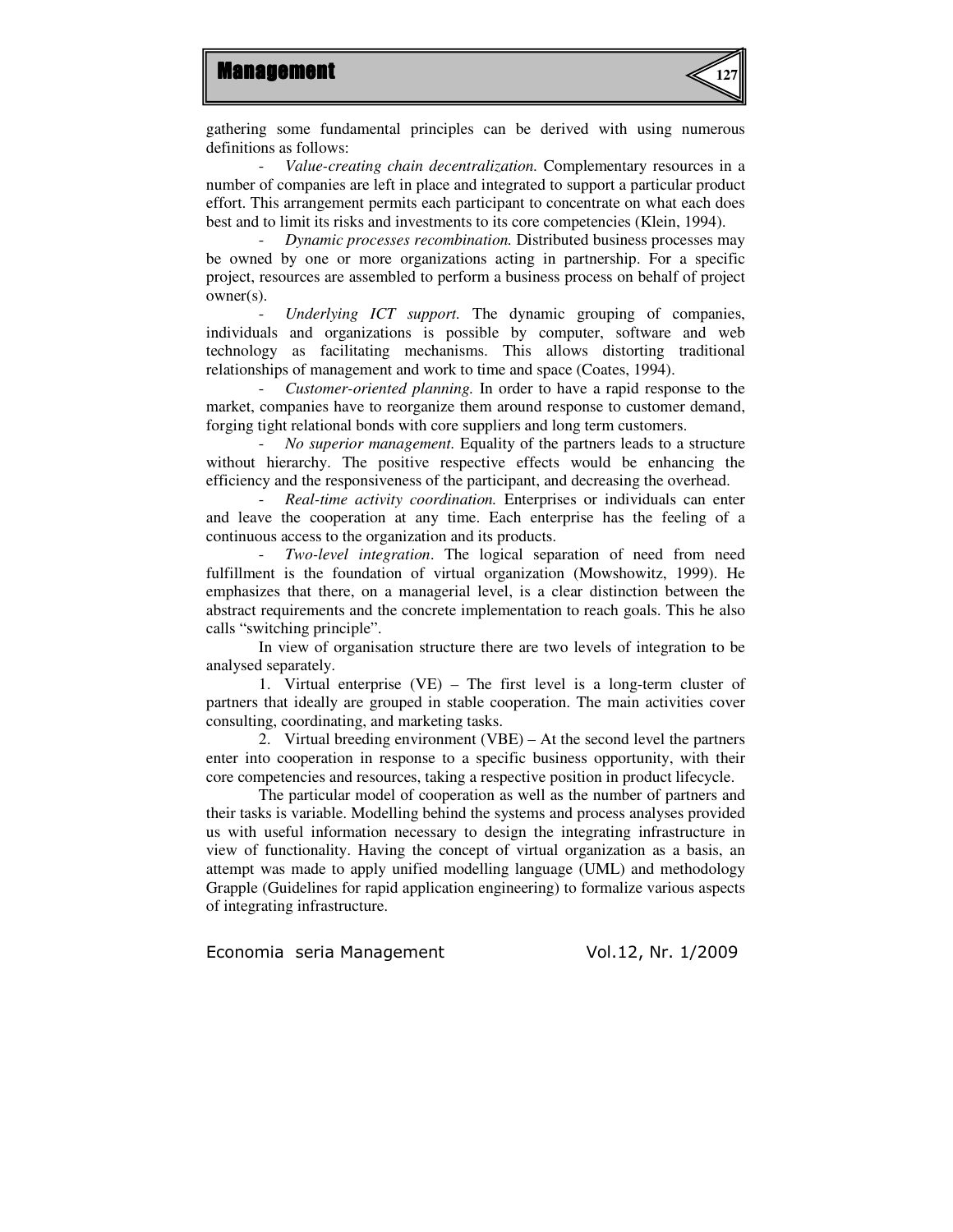

• *Process models* are depicted as process hierarchy diagrams, focusing on dynamic courses of events. Generic concepts such as activity and actors, hierarchic and sequential dependencies, and resource-related perspectives were analysed.

• *Roles model* shows all the organisation roles and their positioning within the network structure. Role model implicitly defines the overall topology of interactions that describes the organisation structure of virtual organization.

For the purpose of models analysis educated examines were used to evaluate the process complexity both at the first and at the second integration level. Extensive diagrams enabled to record flow (quantitative analysis) and local (qualitative analysis) characteristics for process areas. The area represents a single phase of the network lifecycle, which means that single area may include one or more processes, sub-processes, activities, as well as the respective number of artefacts and roles. (Toelle, 2004). Seven different categories of local characteristics were used as follows: A) process scope, B) level of organisation, C) process timing, D) extent of interaction, E) level of collaboration. Flow characteristics were recorded using simple line diagrams across all the process areas. They separately consider other evaluative categories such as a) assumed volume of data, b) data variability, c) volume of metadata, d) metadata variability, e) multiplicity of actors/roles, d) multiplicity of partners/enterprises.

#### Reference models of virtual organization

Roles model in figure 3 provides a look-in of organisation structure while the models in figure 4 and 5 show how these roles should interact mutually. The models are prepared as a part of the process map of virtual organization at a high level of abstraction. When looking at the structure, two separate roles have to be described at first – an employee of the enterprise that participates in virtual organization, and an employee of the customer. The possibility has to be taken into consideration when an enterprise as a valid network partner acts also as a customer at the same time. The ordinary role represents all the partner employees that could be somehow affected by inter-enterprise cooperation within the *Virtual breeding environment* (VBE) or *Virtual enterprise* (VE). The other roles arise due to the new principles way of cooperative work and with respect to the principle of no superior management divisions. (Fidler et al., 2006; Karvonen et al., 2003).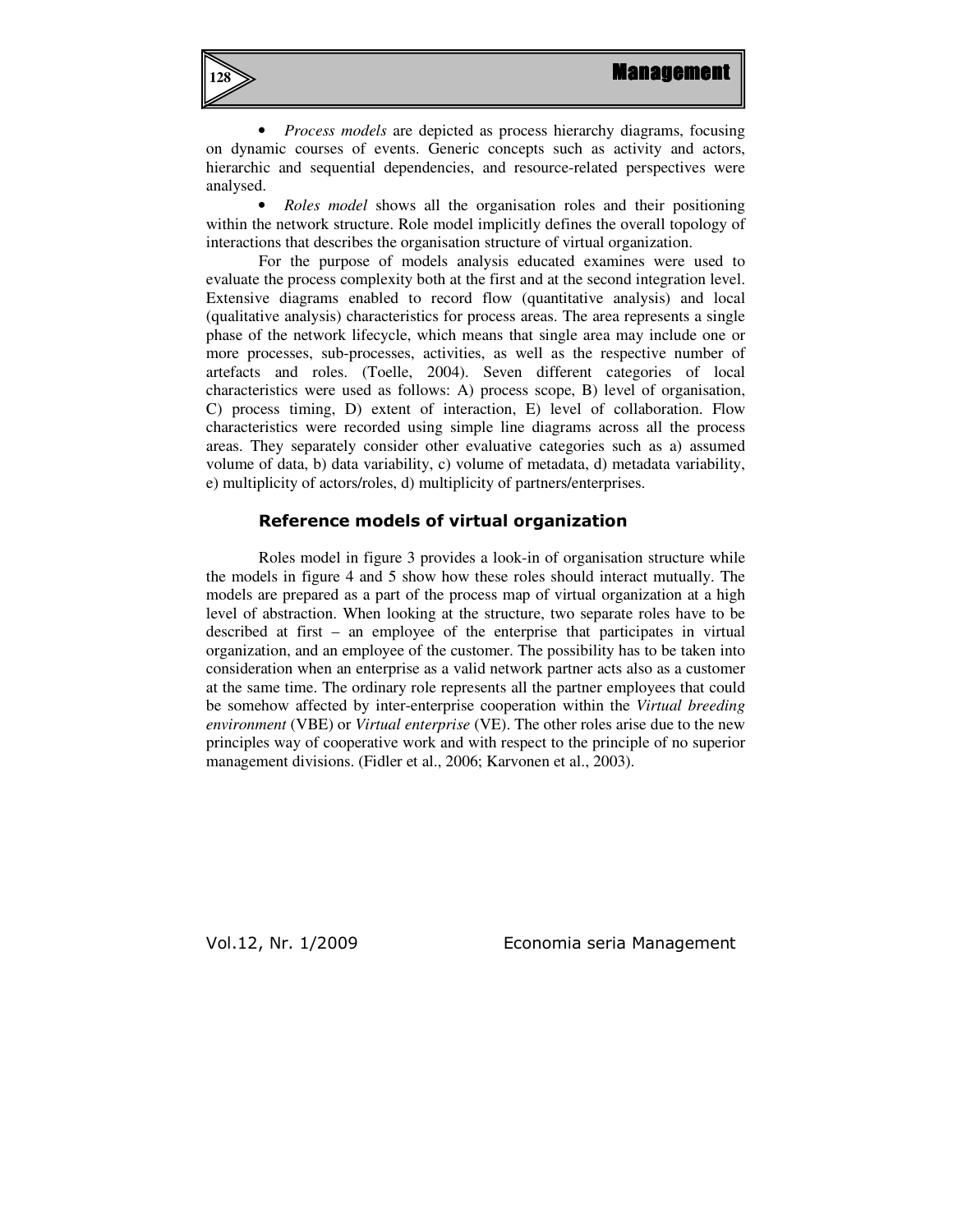

**Figure 3. Organisation structure of the virtual organization**

**a.** Businee Processes in Virtual breeding environment (VBE) suppose:



**Figure 4. Process map of the virtual breeding environment** 

- *Outlining of cooperation concept.* This process is triggered by detection of an opportunity for long-term cooperation. The initiator as a company representative, most likely employee of the business department, can recognise that the company could win advantages from participation in the network. This process is considered also an innovative intention to build the *Virtual breeding environment*, at which arguments are associated with improving of the position on the market, production capability. Within this stage the initial requirements for cooperation should be determined such as product portfolio, scope of business, expectation on partners and their technology, principles of communication and so on.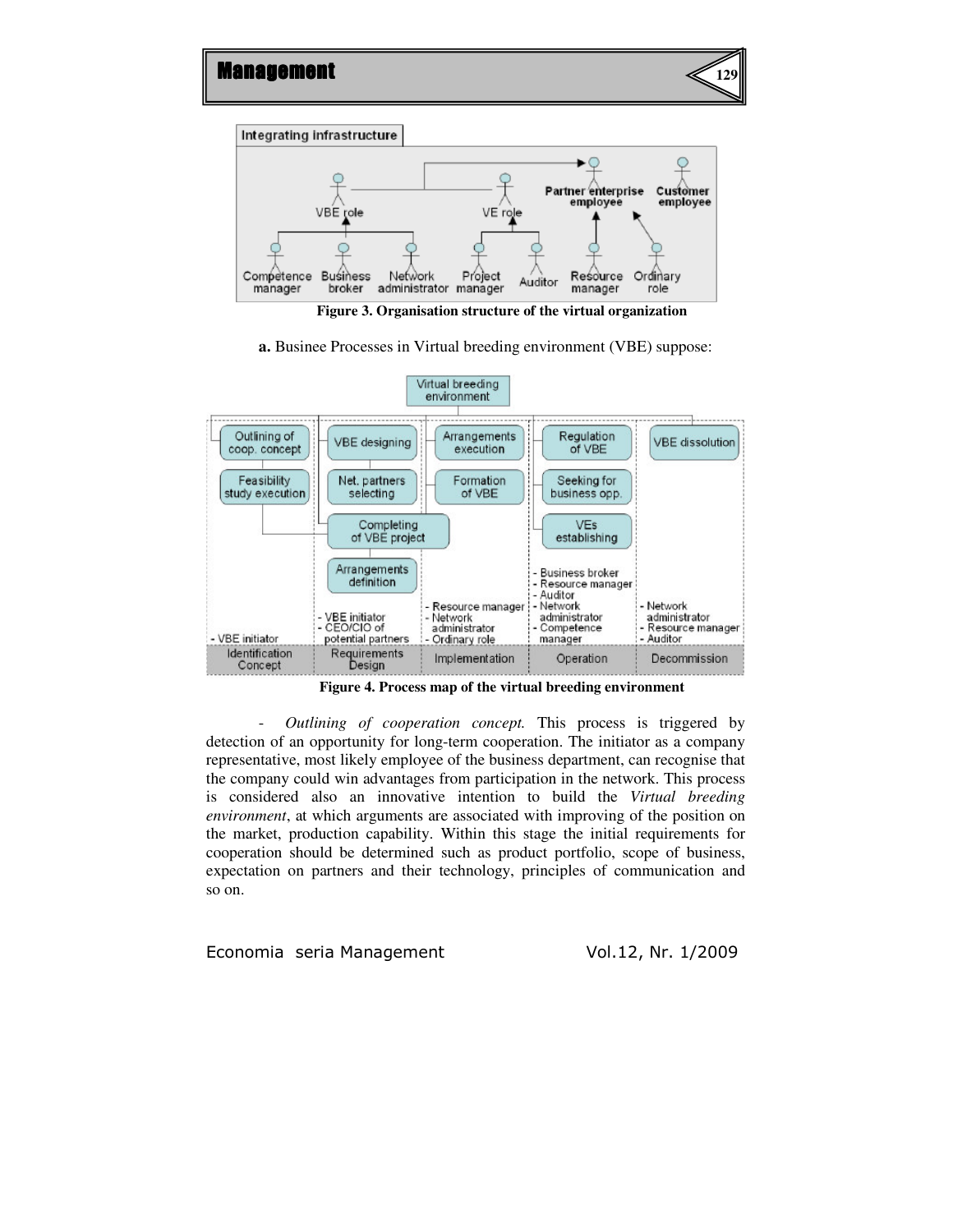

- *Feasibility study execution.* If the concept appears to be real in the future the initiator or larger workgroup should be charged with making the preliminary feasibility study. As the study provides information for all subsequent processes following points should be contained at least: 1. strategic plan, 2. objectives in respective cooperation fields, 3. assumed investments, 4. frame work structure and project schedule.

- *Virtual breeding environment designing. Network partners selecting.*  The key task within this process area is to select the group of enterprises for future cooperation. Besides the initial visions and the cooperation concept also business relations are significant. These moreover may be the determining factor of decision-making. After the concept is ratified the initiating enterprise may start contacting potential partners. Appropriate enterprises should have production capability (development, manufacturing or product maintenance) as well as cooperation competence (ability to take cooperative responsibility).

b. Businee Processes in Virtual enterprise (VE) involve:

- *Business opportunity evaluation.* This process is triggered by specific business opportunity for cooperation that may arise from straight order, or product offer forwarded by the *Virtual breeding environment*, representative or by any of the partners. After the first contact to the customer the aim of business dealings is to make a qualified decision considering all the resources available in the network. Customer requirements are essential input of this process.

- *Customer requirements specification.* Requirements analysis is necessary in order to specify information about characteristics of the product as well as specific requirements for production. The aim is to describe the required product in light of product structure (if it is already developed) and functionality (if there is a need for development or innovation), as well as requirements regarding times and costs of production.

- *Completing of Virtual Enterprise project.* Within the completing of the project personal constitution including project management team and chief project manager designation have to be arranged upon the consensus. Along with the work break down structure also the work responsibility is defined for project partners. This is decomposition of the overall output into partial results with respect to the work deliverables of business partners.

- *Arrangements definition*. Preparedness for cooperation in the Virtual Enterprise is highly affected by the level of preparedness that was achieved in course of the Virtual breeding environment building. The extent of preparation can vary depending upon the specific conditions of cooperation project: 1. technology and systems integration, 2. legal and contractual issues, e.g. using of standard form contract, 3. cooperative organisation structure, 4. production facilities, and 5. business processes. All the arrangements should become integral part of the Virtual Enterprise project.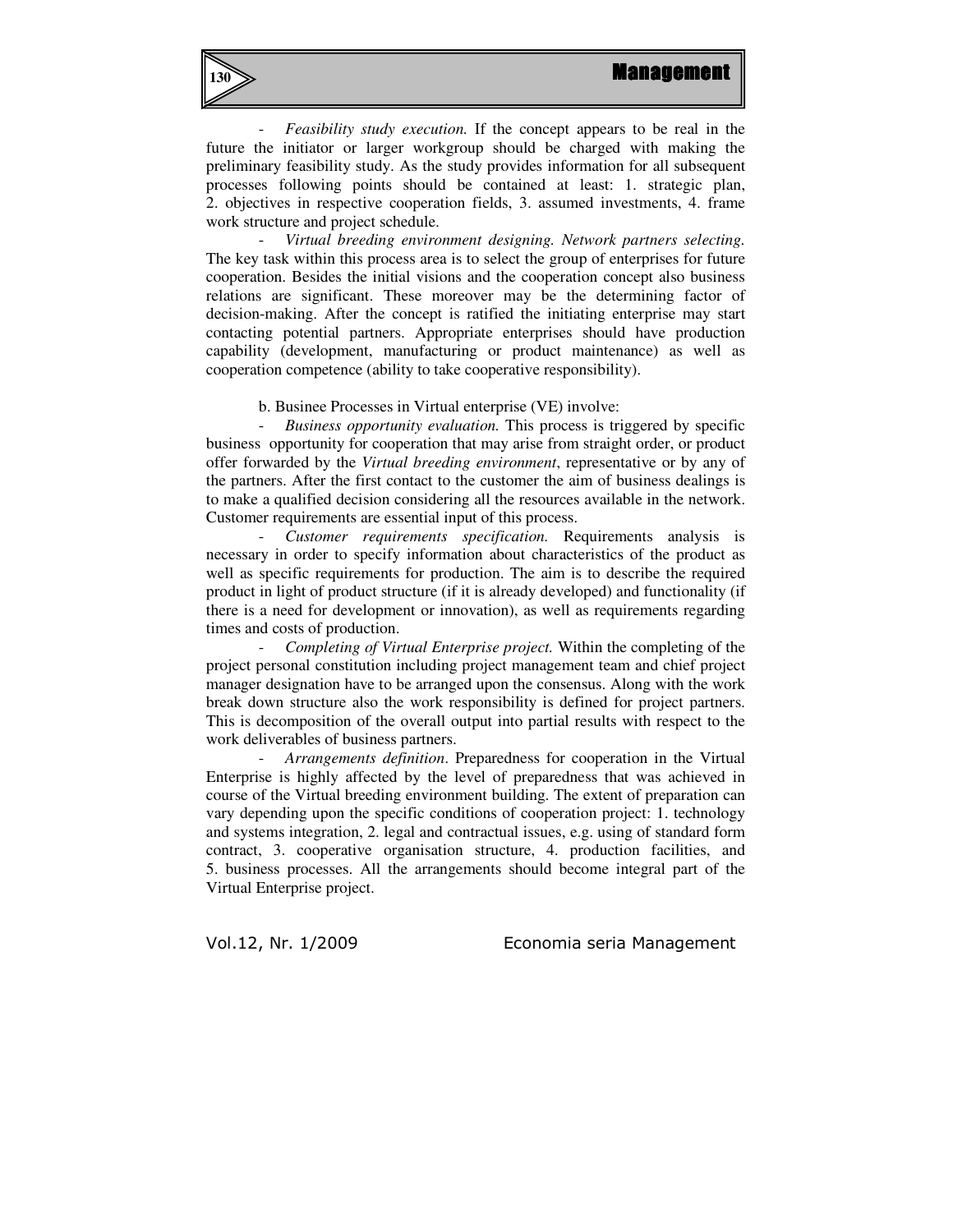

**Figure 5. Process map of the Virtual Enterprise**

- *Arrangements execution.* Network management team coordinate one or several preparatory projects focused on individual areas of common infrastructure in compliance with reference models, which is similarly to the arrangements at the first level of the Virtual breeding environment.

- *Formation of the Virtual Enterprise.* Cooperation among partner enterprises is initiated according to the Virtual Enterprise project, which was proposed and approved in previous processes.

- *Project management processes.* Management of cooperation in the Virtual Enterprise is close to project management issues and includes several subprocesses of organisational nature. The aim is to coordinate all the activities that are individually performed and to control the deliverables of partners: *Tasks assigning* – Detailed planning and controlling of work deliverables in collaboration with managers of the partner enterprises; *Resources regulating* – Acquisition of material and non material resources for cooperation; *Financing and auditing* – Decision and control in light of common cash flow, date and budget plan monitoring according to the Virtual Enterprise project.

- *Product lifecycle management processes.* Product lifecycle management (PLM) processes were identified based on product lifecycle analysis. When looking at specific activities performed at the partner enterprises several lines of businesses of engineering nature can be recognised: Product requirements specification, Product development, Production process preparation (product, technology and facilities designing), Material preparation, Production (raw materials preparation, parts manufacturing, product assembly), Product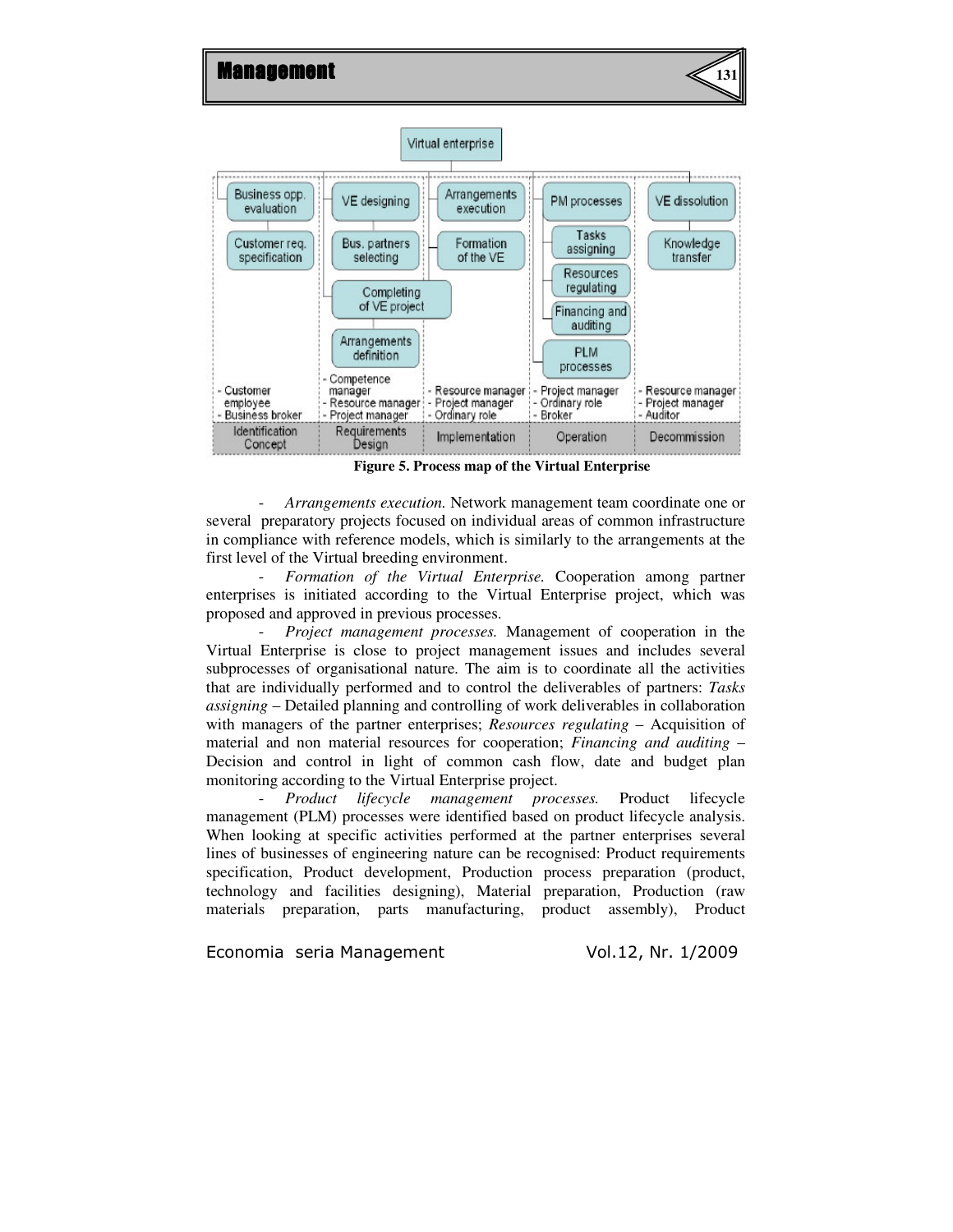

distribution, Product installation, Product service and maintenance, Product disposal and shutdown.

- *Virtual Enterprise dissolution.* Operation of the Virtual Enterprise generally stops when the common project is completed. In the case of ongoing demand however the operation should not be limited by definite date. The event triggering this process is delivery of the product and related services to the customer. Activities are associated with administrative and legal issues. After the project is completed all the partners, their resources and core competencies have to return to the Virtual breeding environment pool to be available for next business opportunities. Sharing of common achievements and knowledge transfer must be solved beforehand.

- *Knowledge transfer.* The aim is to collect all the knowledge obtained in cooperation and to negotiate terms and conditions for their sharing and using in the future. The outputs here are likely to initiate modification of existing reference models, procedures and principles to improve the efficiency of the processes of virtual organisation.

### The Infrastructure

Information derived from the models above was sufficient for process complexity analysis both from quality and quantity point of view. Results of the trough analysis helped us to determine several supporting subsystems. Decomposition of the integrating infrastructure in light of functionality was made with following assumptions in view:

 $\triangleright$  Virtual Organization is primarily characterized as being a network of independent, geographically and culturally dispersed enterprises. There is a clear distinction between a strategic and an operational level. A partner can step out once its goals have been met. The relations in the network are less formal and less permanent.

 $\triangleright$  The cooperation inside the network is built on semistable relations and based on sharing information and knowledge. There must be a high amount of trust among the partners supported with high level data security.

 $\triangleright$  The relations create dependencies among the partners, but the partners can also survive without them. Success of the network is based on market opportunities, and the essential element is the corresponding responsiveness.

 $\triangleright$  Every employee of every partner in the network must identify themselves with the virtual organisation and at the same time with their own company. VE can be disbanded in the event of project completion, but can also have an undetermined duration for as long as demands exist and/or the participants find the collaboration to be beneficial.

 $\triangleright$  Partners that do business outside of the network, in addition to the work within the alliance, are considered having partial mission-overlap. While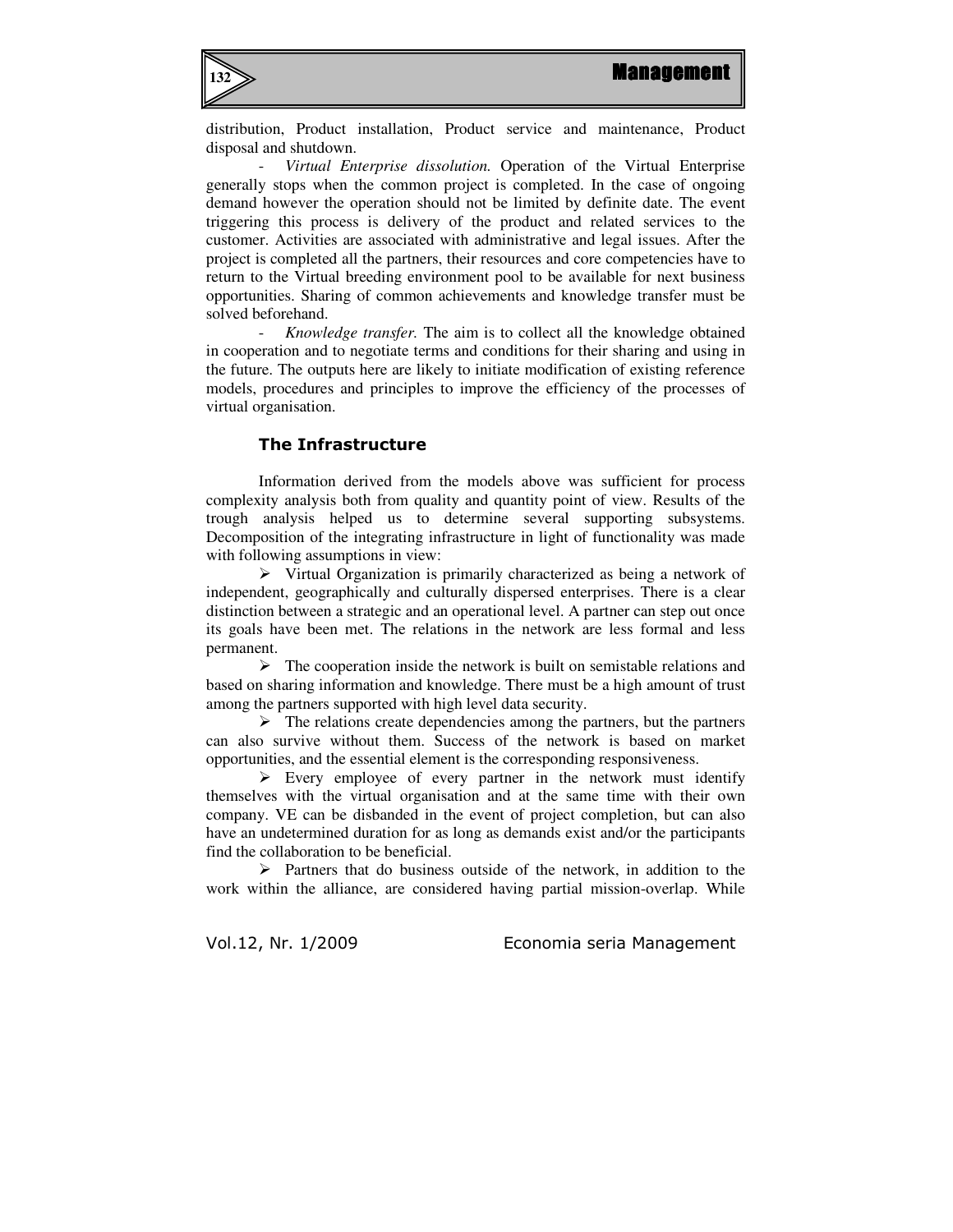

partners performing all business within the organizational context, have complete mission-overlap.

 $\triangleright$  The products and services provided by the network are dependent on innovation and are strongly customer-based.

The properties and expectations on the integral subsystems are briefly described in Table 1 as follows subsystems:

|                             | Business processes                                                                                     | Organisation roles                                                                                   | Technology                                                                                                                                                                                                                             |  |
|-----------------------------|--------------------------------------------------------------------------------------------------------|------------------------------------------------------------------------------------------------------|----------------------------------------------------------------------------------------------------------------------------------------------------------------------------------------------------------------------------------------|--|
| Subsystem                   | PLM processes<br>PM processes<br>Knowledge transfer                                                    | Project manager<br>Business broker<br>Resource manager<br>Ordinary role                              | Shared infrastructure Repository<br>of shared data (databases,<br>groupware, WANs, remote<br>computing)                                                                                                                                |  |
| Subsystem                   | Business opp. evaluation<br>Customer reg. specification<br>VE designing<br>Business partners selecting | Customer employee<br>Business broker<br>Competence manager<br>Resource manager                       | Channel for marketing and<br>distribution, replacing physical<br>infrastructure connectivity.<br>sharing embedded knowledge,<br>United data model for both of<br>subsystems <br>(email, Web, databases,<br>Intranet, group technology) |  |
| Subsystem<br>3.             | Network partners selecting<br>Seeking for business opp.<br>Regulation of VBE                           | CEO/CIO of partners<br>Network administrator<br>Ordinary role<br>Resource manager<br>Business broker |                                                                                                                                                                                                                                        |  |
| Subsystem<br>$\overline{4}$ | PLM processes                                                                                          | Project manager<br>CEO/CIO of partners<br>Resource manager<br>Ordinary role                          | Respective enterprise<br>applications<br>(CAD/CAM/CAE, office system,<br>accounting applications, etc.)                                                                                                                                |  |

#### **The infrastructure**

**Table 1** 

1. *Supporting system for the Virtual Enterprise operation* – webapplication with product lifecycle management functionality; necessarily: document management, product structure and data management, Job-order or project management.

2. *Configuration system of virtual enterprises* - a decision support system considered also as a core of the infrastructure to allow, facilitate and shorten the process of Virtual Enterprise configuration for any specific demand or product.

3. *Supporting system for the* Virtual breeding environment *operation* – digital communication channel close to e-business commerce providing participators with functions to cover mutual consulting, coordinating, and marketing activities.

4. *Subsystem of enterprise applications* – Multi-applications environment composed of all the inherited software systems of cooperative partners that need to be maintained under routine operation concurrently.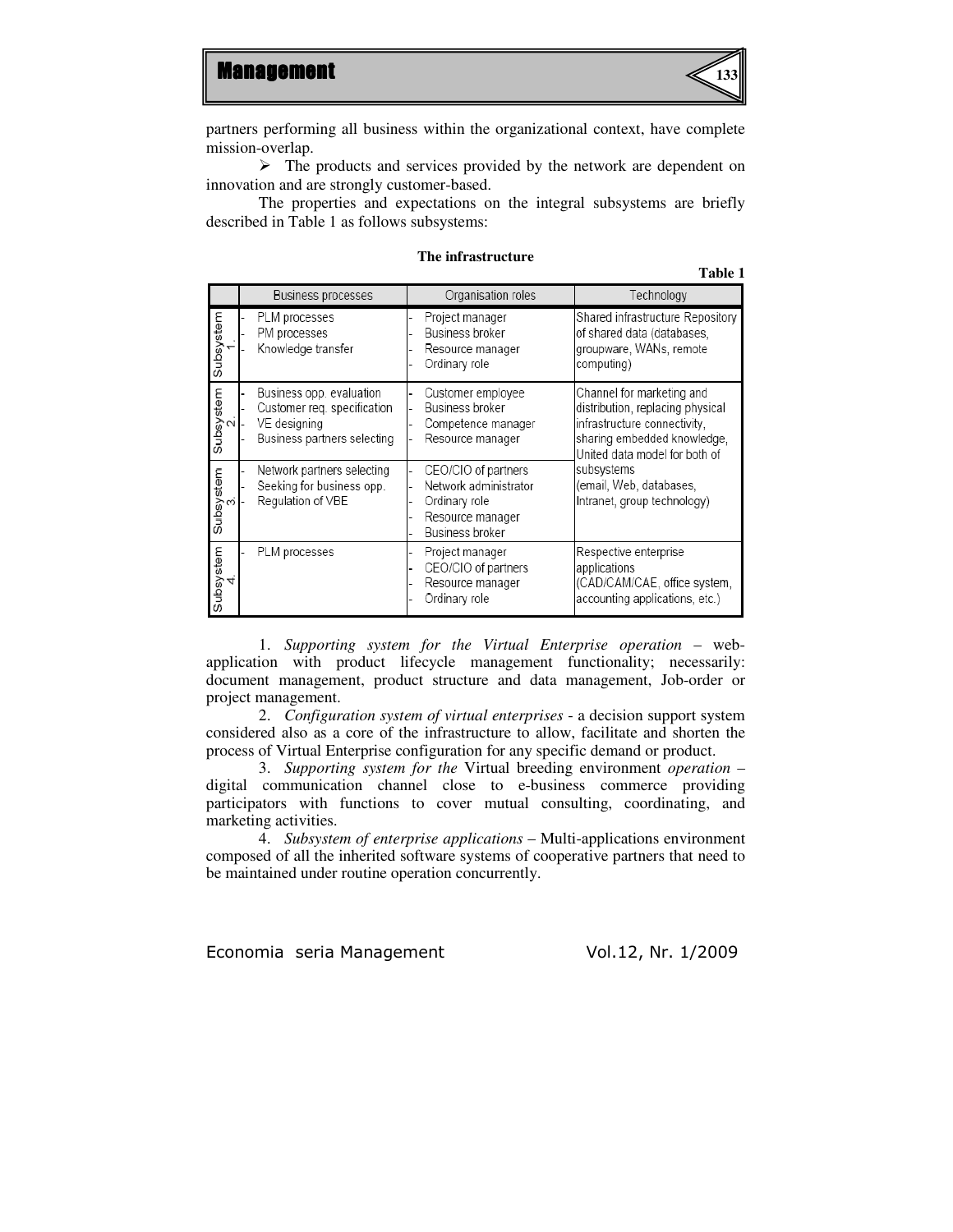

## **Conclusions**

The various advantages that a company could potentially win from participation in the business of virtual organisation are complementary advantages from scale, new knowledge and technology acquisition, competitiveness and innovations improving, increasing of market access, sharing of entrepreneurial risks, common achievements, and more. The core competencies of a partner are usually not the whole company, unless it is a small company that has specialized its own operations within a niche. The smaller size of partners leads to more flexibility and makes it easier for the organization to take advantage of opportunities in the market. Several authors point to the fact that larger companies often are slower in decision making and innovation, which are essential factors in responding to opportunities. The infrastructure must be easy applicable in light of technology and investments. Robust solutions are not required, at which all the inherited applications have to be remained and the original operation of the partner enterprises cannot be disturbed.

## Bibliography

- Byrne, J. (1993), 'The Virtual Corporation', *Business Week*: 8 February, 98-104.
- Clark, T. (1998), 'Special Section: Information Technology and the Virtual Organisation', *International Journal of Electronic Commerce*, 3(1), 4-7.
- Coates, J. F. (1994), Managing scientists in the virtual corporation, In: *Research Technology Management*, 37(6), 7-8.
- Davidow, W., & Malone, M. (1992), *The Virtual Corporation*, New York, Harper Collins.
- Feeney, D. (2001), 'Making Sense of the E-Opportunity', *MIT Sloan Management Review*, Winter, 41-51.
- Fidler, M., & Fidler, B. (2006), Implementation possibility CMMI Model's parts in Virtual Organization. *Proceedings of the 10th International conference: Mechanical Engineering. Slovak University of Technology in Bratislava*. Slovakia, 731-736
- Franke, U. (2001), 'The Concept of Virtual Web Organisations and its Implications for Changing Market Conditions', *Virtual Organisation Net*, 3(4). 44- 60.
- Goldman, S., Nagel, R., & Priess, K. (1995), *Agile Competitors and Virtual Organisations*, New York, Van Nostrand Reinhold, International Thomson Publishing.
- Hagel, J. & Singer, M (1999), 'Unbundling the Corporation', *Harvard Business Review*, Mar-Apr, 133-141.
- Harbison, J.,Pekar, P.,Viscisio, A., & Moloney, D. (2000), *The Allianced Enterprise: Breakout Strategy for the New Millenium*, Booz, Allen & Hamilton.
- Intona, L. (2001), Defining the Virtual Organisation. *E-Commerce and V-Business*: *Business Models for Global Success*, eds. Barnes, S., Hunt, B., Oxford, Butterworth Heineman**:** 143 -152.
- Karvonen, I., Berg, R. & Bernus, P. et al. (2003), Global Engineering and Manufacturing in *Enterprise Networks. VTT Symposium 224*, Technical Research Centre of Finland. Finland.